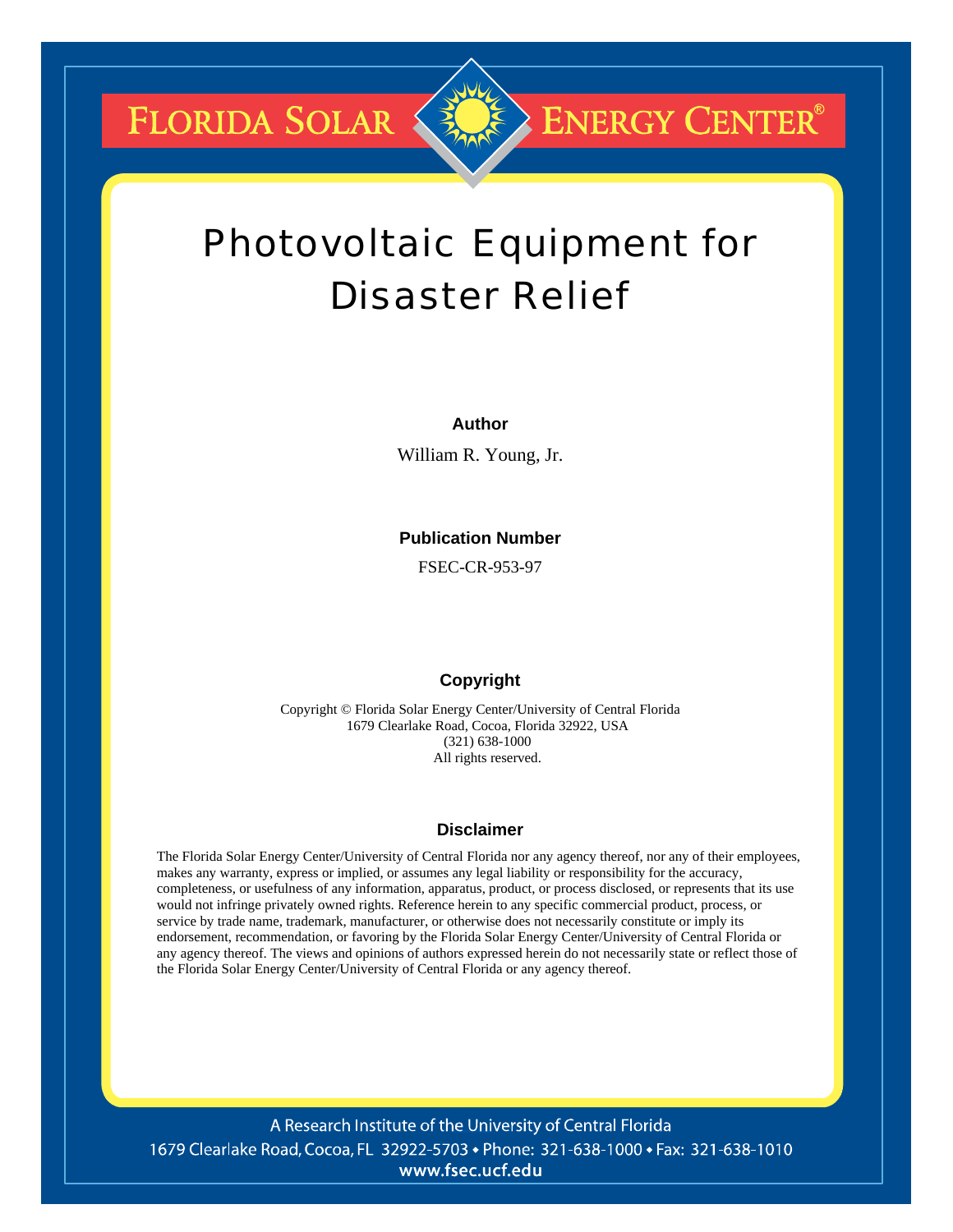### **Photovoltaic Equipment for Disaster Relief**

**September 9, 1997**

Prepared for:

Sandia National Laboratories P.O. Box 5800, MS 0753 Albuquerque, NM 87185

Prepared by:

William R. Young, Jr.

University of Central Florida Florida Solar Energy Center 1679 Clearlake Road Cocoa, Florida 32922-5703

FSEC-CR-953-97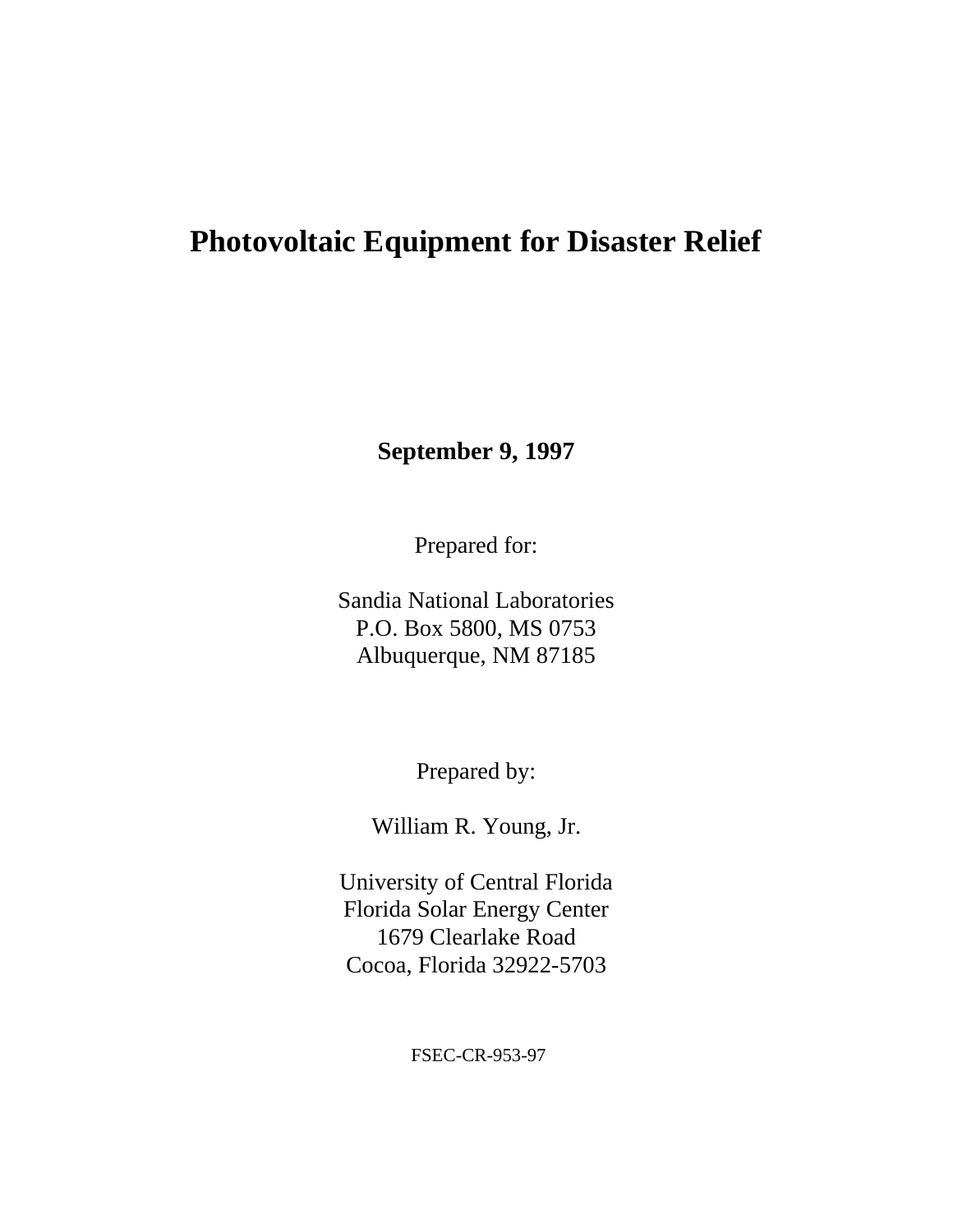#### **1.0 INTRODUCTION**

This report represents one of several deliverables for Task 3 of the Southeast Residential Experimental Station contract with Sandia National Laboratories for the U.S. Department of Energy. The purpose of the report is to describe PV-powered equipment that has been ordered and will be used by disaster relief organizations during emergencies.

#### **2.0 PHOTOVOLTAIC EQUIPMENT SELECTED**

Research completed during the needs assessment identified energy needs of emergency relief organizations and solar equipment capable of meeting those needs. Some of the equipment had to be tailored to meet the specific needs of the emergency relief organizations.

As a result ofthe workshop *EnergyNeeds During Disasters,* twelve organizations expressed a strong interest in participating in - this project (listed in Appendix **A).** From this group, the following five applications were selected based on cost and time constraints. Both the suppliers of the equipment and the emergency organizations are indicated.

|                   | <b>Organization/Vendor</b>         | <b>Photovoltaic System</b>            | Cost   | Qty |
|-------------------|------------------------------------|---------------------------------------|--------|-----|
| Metro/Dade Rescue |                                    | Portable generator for communications |        |     |
|                   | <b>Hutton Communications</b>       | 150-W PV                              | \$1900 | 1   |
|                   | PhotoComm                          | 100-W PV                              | \$1695 | 1   |
|                   | <b>National Hurricane Center</b>   | Portable weather station              |        |     |
|                   | PacComm                            | <b>5-W PV</b>                         | \$1499 | 1   |
|                   | <b>Catholic Charities</b>          | Portable generator for shelters       |        |     |
|                   | SunWize                            | <b>75-W PV</b>                        | \$999  |     |
|                   | <b>Solar Electric Specialities</b> | 50-W PV                               | \$482  | 1   |
| <b>RACES</b>      |                                    | Portable generator for communications |        |     |
|                   | SunWize                            | <b>75-W PV</b>                        | \$999  | 1   |
|                   | Sarasota K-9 Search/Rescue         | Portable charger for batteries        |        |     |
|                   | <b>United Solar Systems</b>        | 12-W PV                               | \$425  |     |

One of each of the above systems is also being purchased for testing at FSEC.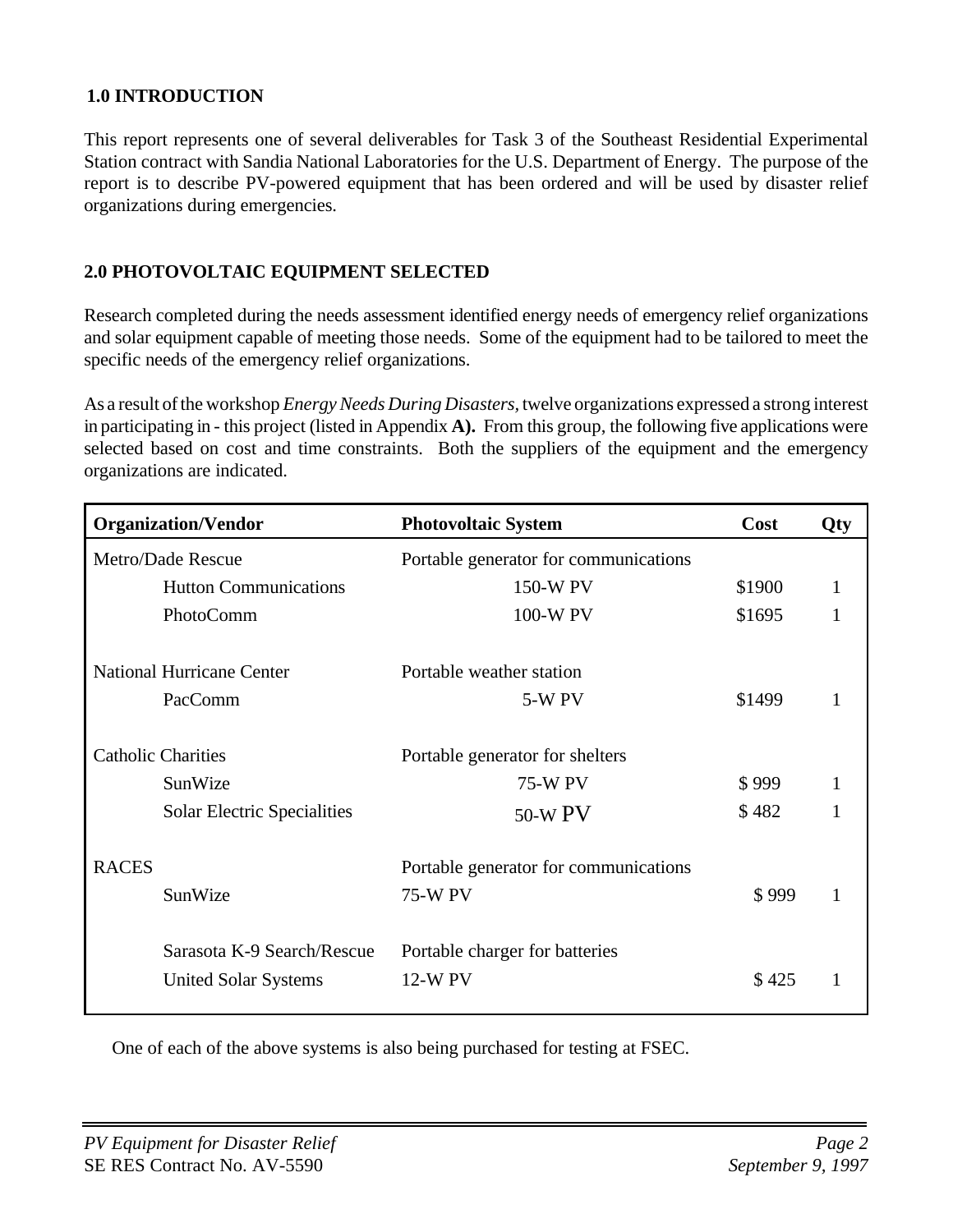### **3.0 PHOTOVOLTAIC EQUIPMENT SPECIFICATIONS**

The following are specifications for the five photovoltaic-powered systems to be used and evaluated by emergency relief organizations.

#### **Portable Generator for Field Communications**

The photovoltaic generator system should meet the following requirements:

- Portable and fully contained in a single, simple package.
- Compact and lightweight to be carried by two people and deployed in 30 minutes with no tools.
- Capable of powering a separate radio repeater, charge at least 6 radios and a weather station, and provide 12-volt operation.
- Designed so that solar panels and batteries can be added to increase capacity.
- Capable of connecting AC power from an auxiliary generator or utility power sources.
- Must have weatherproof enclosure and use non-spill/non-hazardous batteries acceptable for air transport.

#### **Weather and Communications Station**

The photovoltaic-powered weather and communications station should meet the following requirements:

- Portable and contained in a single enclosure, except for the antenna.
- Compact and lightweight to be carried by one person and deployed in 30 minutes with simple tools.
- Capable of measuring and collecting weather data consisting of date, time, barometric pressure, temperature, sustained and gust wind speeds, wind direction and precipitation.
- Capable of transmitting data by amateur radio using the automation packet report system on 2-meter band using a 5-watt radio.
- System operation and transmit interval must be controlled remotely.
- C Operator must be able to enter the location of the station from a global positioning system into the packet data.
- Designed so that solar panels and batteries can be added to increase load carrying capacity.
- Capable of connecting AC power from auxiliary generator or utility power sources.
- Must have weatherproof enclosure and include lightning protection. Must use non-spill/nonhazardous batteries acceptable for air transport.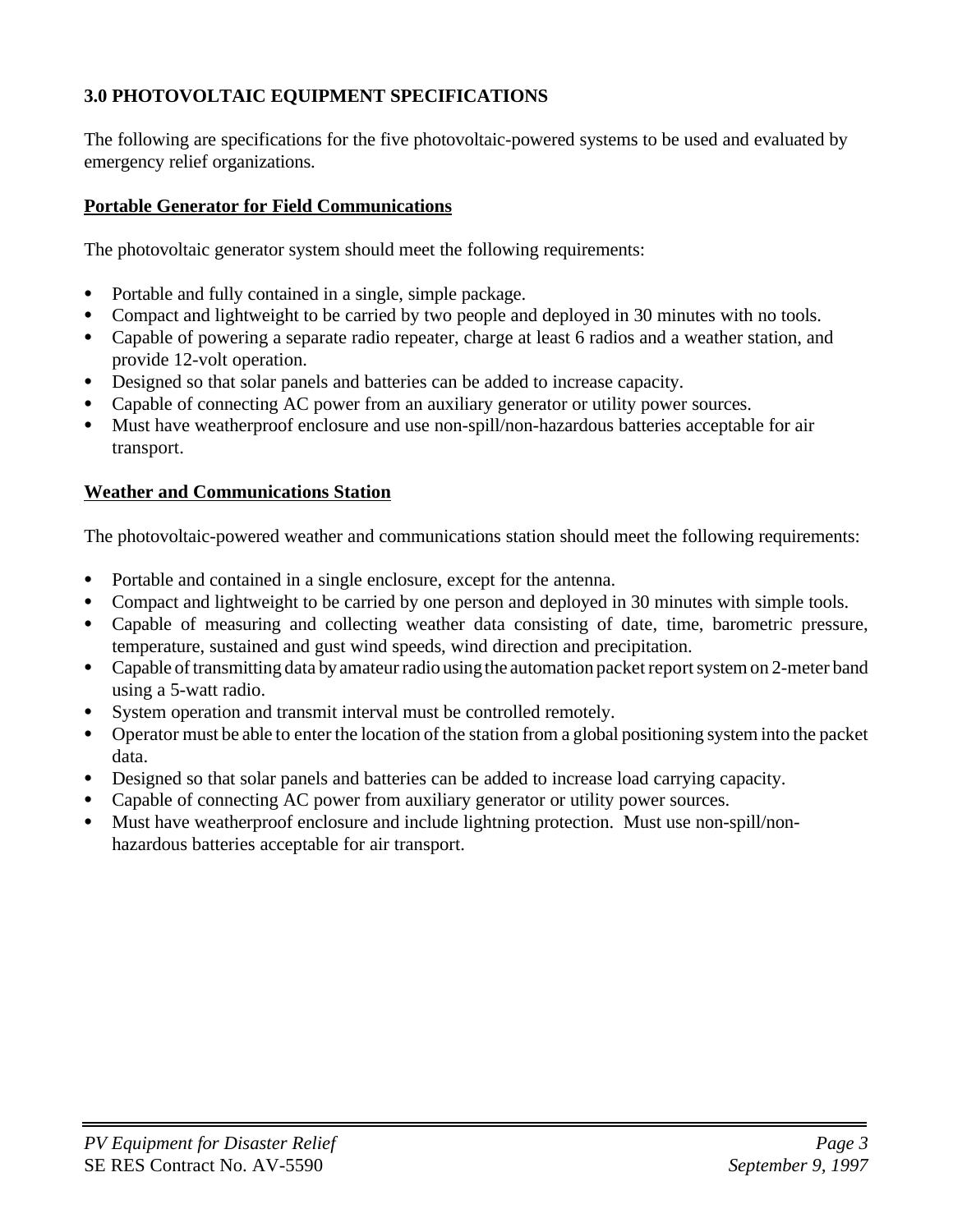#### **Portable Generator for Shelters**

The photovoltaic-powered generator system should meet the following requirements:

- Portable and fully contained in a single, simple package.
- Compact and lightweight to be carried by two people and deployed in 30 minutes with simple tools.
- Capable of powering radios, computers, printers, lights and small pumps and provide 12- and 120-volt operation.
- Designed so that solar panels and batteries can be added to increase capacity.
- Capable of connecting AC power from auxiliary generator or utility power source.

#### **Portable Generator for Communications**

The photovoltaic-powered generator system should meet the following requirements:

- Portable and contained in a single, simple package.
- Compact and lightweight to be carried by two people and deployed in 30 minutes with no tools.
- Capable of powering radios, weather station, computers, printers and lights and provide 12and 120-volt operation.
- Designed so that solar panels and batteries can be added to increase capacity.
- C Capable of connecting AC power from auxiliary generator or utility power source.

### **Man-Package Battery Charger**

This photovoltaic-powered equipment should meet the following requirements:

- Portable and very lightweight.
- Unit should consist of one or more modules that can be folded and stored in a backpack.
- Installation should take minutes and require no tools.
- C Capable of charging 12-volt batteries and powering radios, lights and other personal items.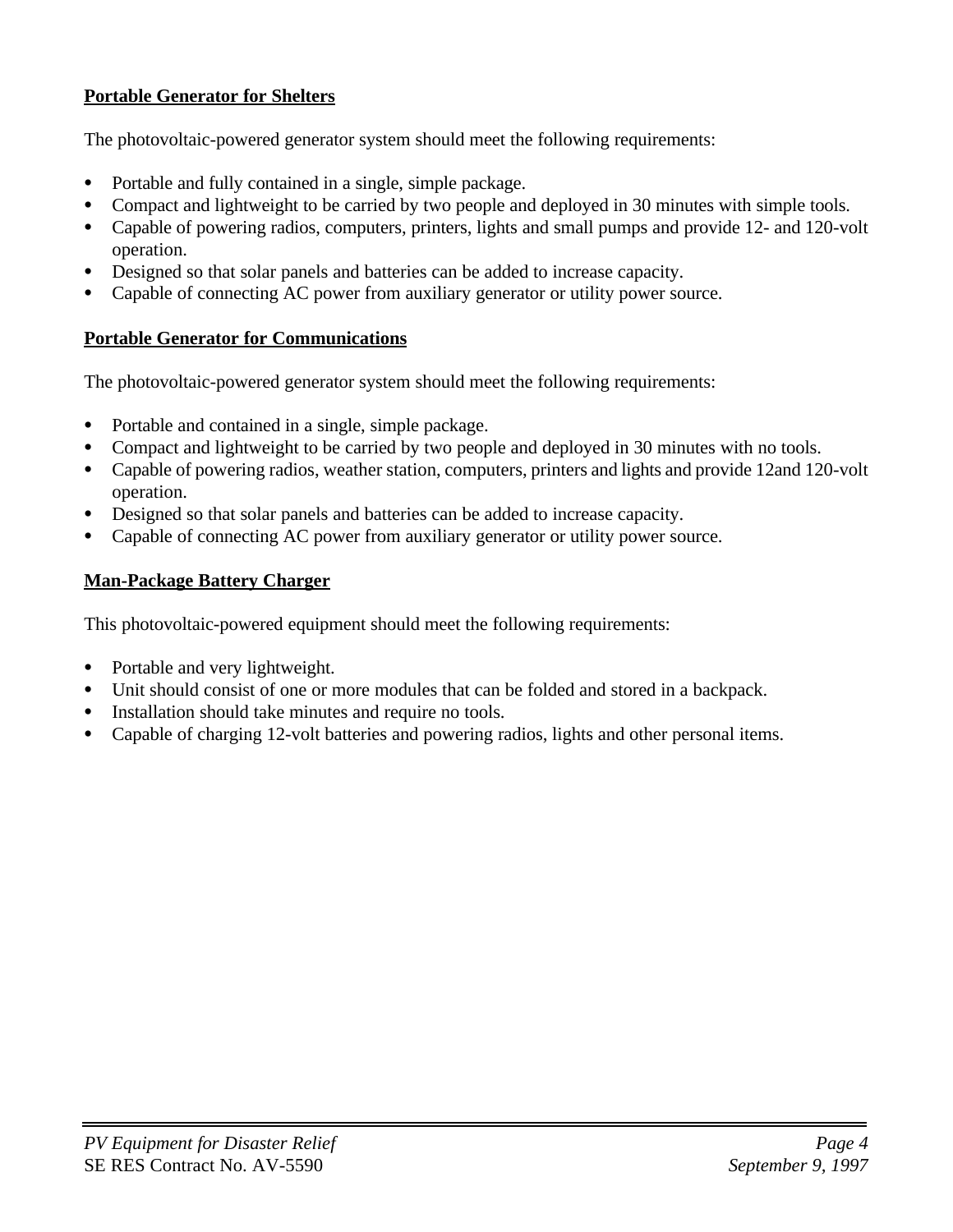#### **4.0 EMERGENCY RELIEF AND SOLAR INDUSTRY ORGANIZATION CONTACTS**

The projects selected required commitment from a representative of both the disaster organization and the solar industry for that application. These contacts are listed below:

#### Emergency Organizations Solar Industry

Metro/Dade Fire Rescue Hutton Power System 6000 S.W. 87 Ave. 1775 MacLeod Dr. Miami, FL 2008. The Contract of the Contract of Lawrenceville, GA contact: Justin Wasilkowski contact: Roger Locke 305-596-8730 770-963-1380

National Hurricane Center **Pacconic Pacconic PacConic** 11691 S.W. 17 Street 4413 N. Hesperides St. Miami, FL Tampa, FL Tampa, FL Tampa, FL Tampa, FL contact: James Lushine contact: Gwyn Reedy 305-229-4520 813-874-2980

BEARS SunWize 1746 Cedar Street #1 Sun Street Rockledge, FL Stelle, IL 407-453-2309 815-356-2222

Miami, FL Willits, CA 305-754-2444 1-800-344-2003

K-9 Search/Rescue Photocomm 4730 Country Meadows Blvd P.O. Box 460 Sarasota, FL Stafford, TX contact: Pat Abrams contact: Gill Bishop 941-377-7915 281-933-1578

Chuck Coleman American Red Cross Tampa Bay Chapter PO Box 4236 Tampa, FL 3367 7-4236 813-348-4820

contact: Ira Bickham contact: Mark Wilkerson

Catholic Charities Solar Electric Specialties 9401 Biscayne Blvd 1 0 1 North Main Street contact: Bruce Netter contact: Wayne Robertson

Kevin Conlin Photo Comm / Sun Craft PO Box Box 460 Stanford, TX 77497 281-530-7501